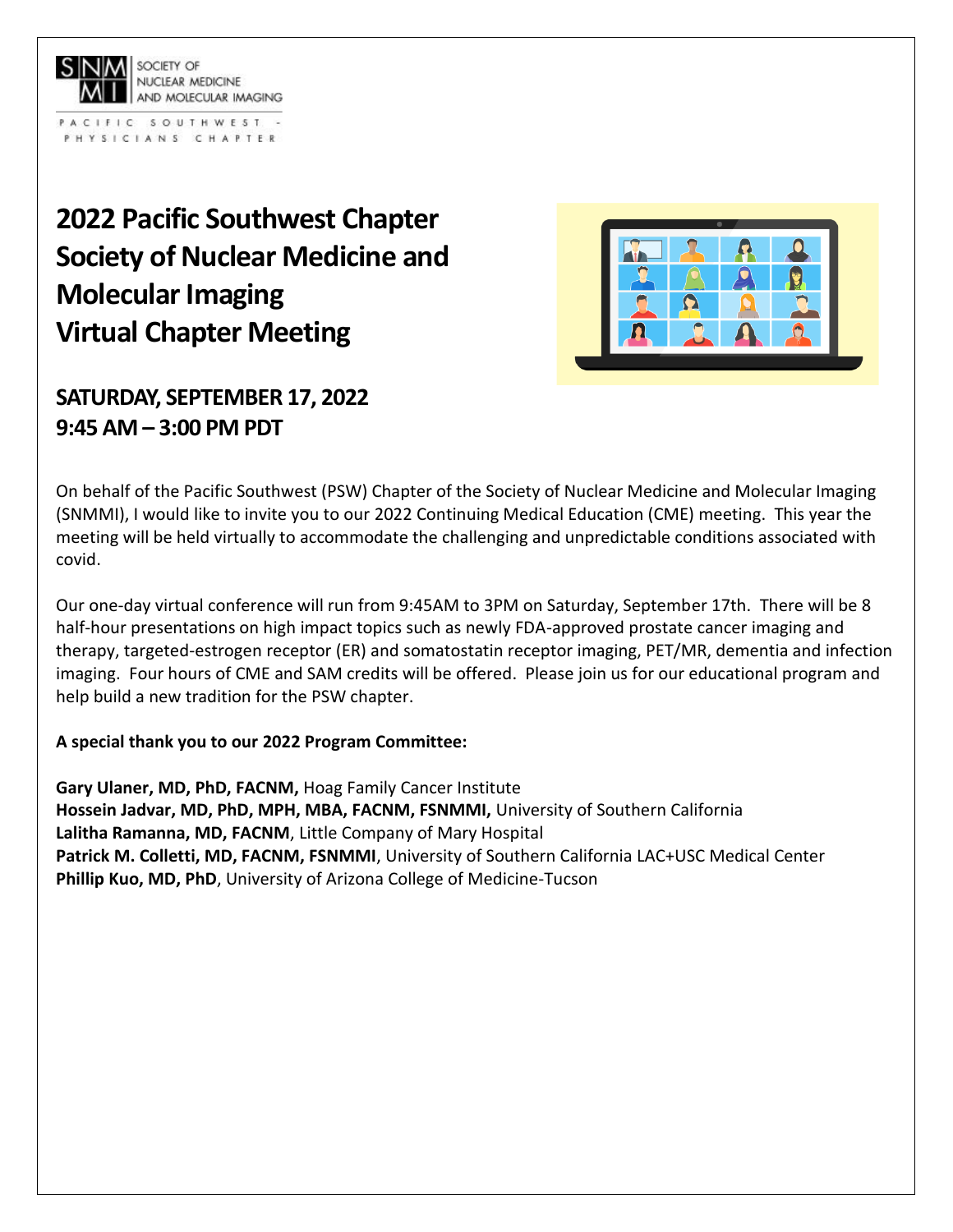| <b>Program Schedule:</b>                                                                                    |                                                                                                                                                                                  |  |  |  |
|-------------------------------------------------------------------------------------------------------------|----------------------------------------------------------------------------------------------------------------------------------------------------------------------------------|--|--|--|
| Saturday, September 17, 2022                                                                                |                                                                                                                                                                                  |  |  |  |
| $9:45$ am                                                                                                   | Welcome & Introductions and PSW Chapter Updates<br>President and Program Chairs                                                                                                  |  |  |  |
| Moderator: Gary Ulaner, MD, PhD, FACNM, Hoag Family Cancer Institute                                        |                                                                                                                                                                                  |  |  |  |
| 10 -10:30 am                                                                                                | <b>PSMA PET AUC'S</b><br>Hossein Jadvar, MD, PhD, MPH, MBA, FACNM, FSNMMI, University of Southern California                                                                     |  |  |  |
| 10:30 -11 am                                                                                                | <b>PSMA-targeted Theranostics for mCRPC (including PLUVICTO)</b><br>Jeremie Calais, MD, UCLA Ahmanson Translational Theranostics Division                                        |  |  |  |
| $11 - 11:15$ am                                                                                             | <b>Break</b>                                                                                                                                                                     |  |  |  |
| Moderator: Patrick M. Colletti, MD, FACNM, FSNMMI, University of Southern California LAC+USC Medical Center |                                                                                                                                                                                  |  |  |  |
| $11:15 - 11:45$ am                                                                                          | Prostate Cancer Imaging Using 18f-fluciclovine PET/CT- Is It Truly The Time To Say Goodbye?<br>Bital Savir-Baruch, MD, FACNM, University of Arizona-Tucson                       |  |  |  |
| 11:45 am $-$ 12:15 pm                                                                                       | Estrogen Receptor (ER)-targeted Imaging with 18F-Fluoroestradiol: Clinical Impact in Patients<br>with Breast Cancer<br>Gary Ulaner, MD, PhD, FACNM, Hoag Family Cancer Institute |  |  |  |
| $12:15 - 12:45$ pm                                                                                          | Lunch                                                                                                                                                                            |  |  |  |
| $12:45 - 1:15$ pm                                                                                           | 64Cu-Dotatate (Detectnet) Compared with 68Ga-Dotatate (NETSPOT)<br>Erik Mittra, MD, PhD, Oregon Health & Science University                                                      |  |  |  |
| $1:15 - 1:45$ pm                                                                                            | A Decade of PET/MRI - Where Are We and Where Are We Going<br>Andrei H. Iagaru, MD, FACNM, Stanford University                                                                    |  |  |  |
| $1:45 - 2:00$ pm                                                                                            | <b>Break</b>                                                                                                                                                                     |  |  |  |
| Moderator: Gary Ulaner, MD, PhD, FACNM, Hoag Family Cancer Institute                                        |                                                                                                                                                                                  |  |  |  |
| $2:00 - 2:30$ pm                                                                                            | <b>Amyloid and Tau PET</b><br>Phillip Kuo, MD, PhD, University of Arizona College of Medicine-Tucson                                                                             |  |  |  |
| $2:30 - 3:00$ pm                                                                                            | <b>Infection Imaging with FDG</b><br>Patrick M. Colletti, MD, FACNM, FSNMMI, University of Southern California LAC+USC Medical<br>Center                                         |  |  |  |
|                                                                                                             |                                                                                                                                                                                  |  |  |  |
|                                                                                                             |                                                                                                                                                                                  |  |  |  |
|                                                                                                             |                                                                                                                                                                                  |  |  |  |